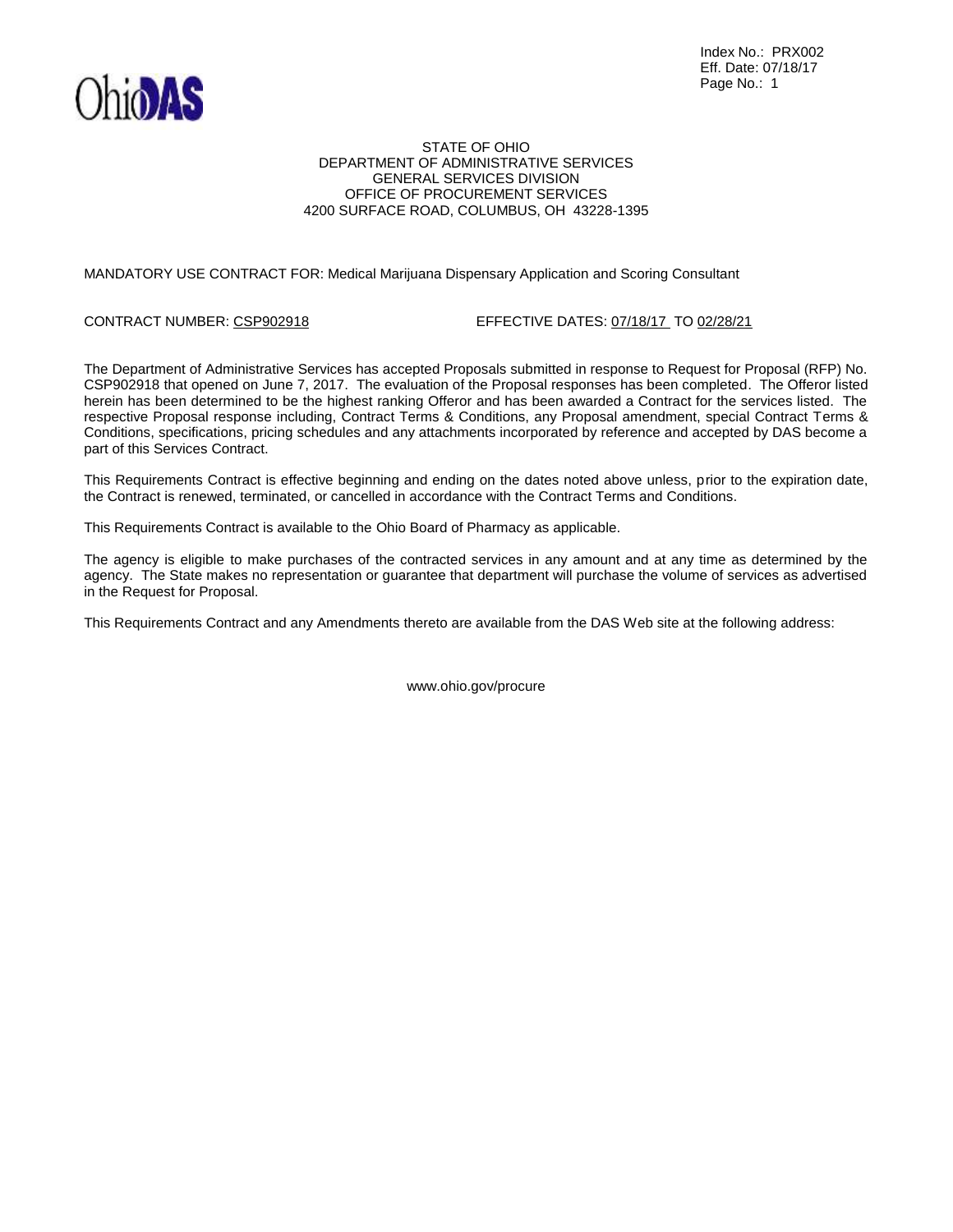# COST SUMMARY FORM

# RFP Title: Medical Marijuana Dispensary Application and Scoring Consultant

## UNSPSC CATEGORY CODE: 80100000 and 85100000

 $\blacksquare$ 

| MEDICAL MARIJUANA DISPENSARY GENERAL CONSULTING SERVICES<br><b>DELIVERABLES</b>                                                                                                                                  | OFFEROR'S COST PER<br><b>DELIVERABLE</b> |
|------------------------------------------------------------------------------------------------------------------------------------------------------------------------------------------------------------------|------------------------------------------|
| Assist the Board in creating a medical marijuana dispensary RFA and application                                                                                                                                  | \$155,000.00                             |
| Assist the Board in creating evaluation criteria, evaluation methodology, scoring criteria,<br>and question weighting                                                                                            | \$75,000.00                              |
| Development of training materials and the execution of a training program for the RFA<br>scoring team                                                                                                            | \$78,000.00                              |
| Assist the Board in answering RFA applicant questions during the RFA Question and<br>Answer period, including the development of informational materials and webinar                                             | \$69,000.00                              |
| Assist the Board in applying the evaluation criteria, evaluation methodology, scoring<br>criteria, and question weighting to the evaluation of applications received in response to<br>the medical marijuana RFA | \$123,000.00                             |
| Assistance in the evaluation and scoring of applications received in response to the<br>medical marijuana dispensary RFA                                                                                         | \$84,000.00                              |
| Prepare final reports confirming final dispensary selection(s), and if necessary, meet to<br>review the final report with the Board and other relevant MMCP team members                                         | \$123,000.00                             |
| Assistance in explaining selection to unsuccessful applicants or other interested parties<br>and in responding to administrative or legal challenges by an unsuccessful applicant(s)                             | \$22,000.00                              |
| OFFEROR'S TOTAL NOT TO EXCEED PRICE                                                                                                                                                                              | \$729,000.00                             |

| MISCELLANEOUS SERVICES                                    | OFFEROR'S COST |
|-----------------------------------------------------------|----------------|
| Fee for each additional fifty (50) applications above 250 | \$48,000.00    |
| Deduction for five (5) unacceptable applications          | \$4,800.00     |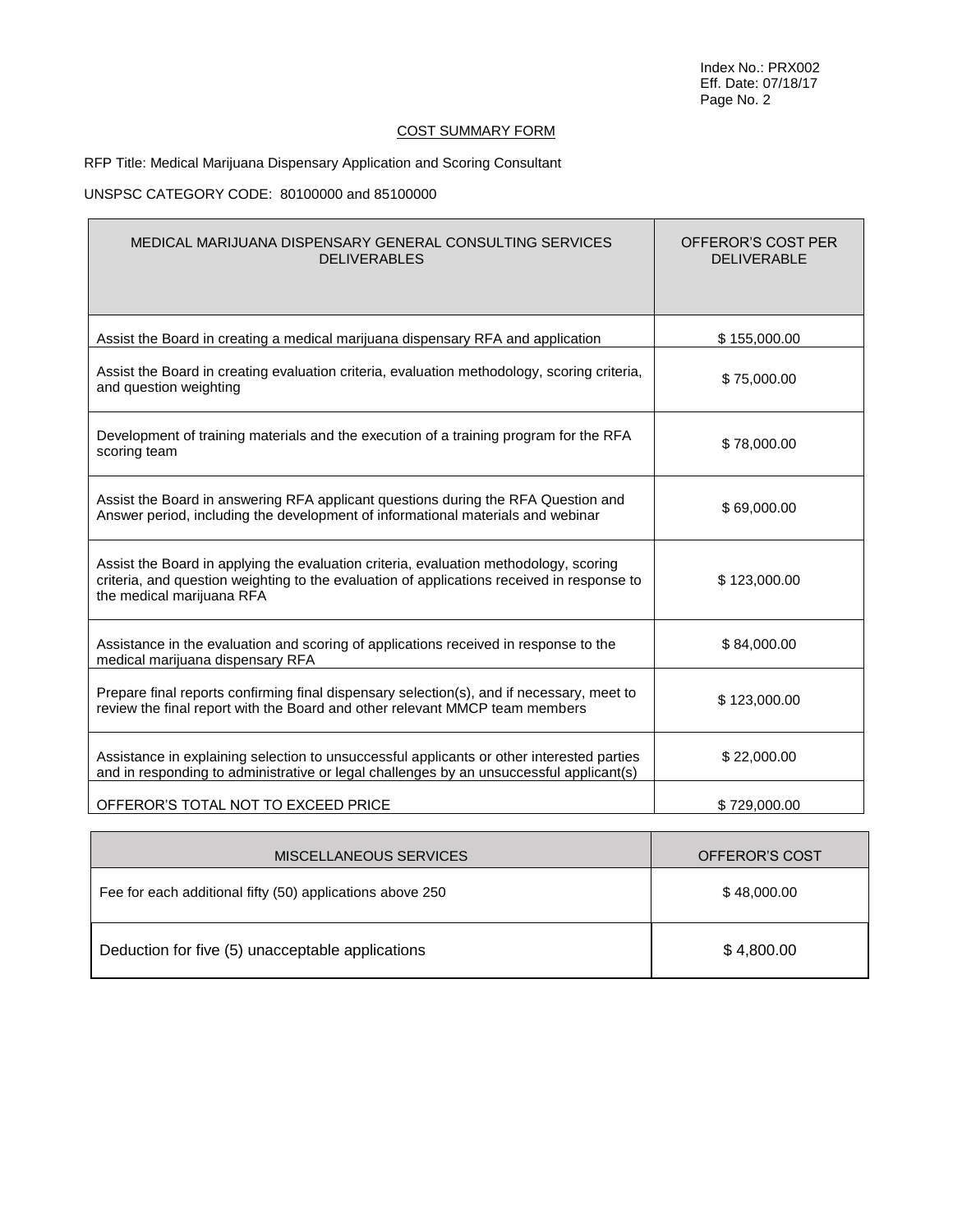## <u>ATTACHMENT NINE</u> COST SUMMARY FORM (Cont'd)

| <b>MISCELLANEOUS SERVICES</b>                             | OFFEROR'S COST |
|-----------------------------------------------------------|----------------|
| Hourly Rates for Additional Work – Inclusive of All Costs |                |
| <b>Client Executive/Client Lead</b>                       | \$248.00       |
| Quality Assurances/Subject Matter Expert                  | \$223.00       |
| Project Manager                                           | \$223.00       |
| <b>Business Analyst</b>                                   | \$138.00       |
| Administrative Assistant                                  | \$83.00        |

All costs must be in U.S. Dollars.

The State will not be responsible for any costs not identified.

There will be no additional reimbursement for travel or other related expenses.